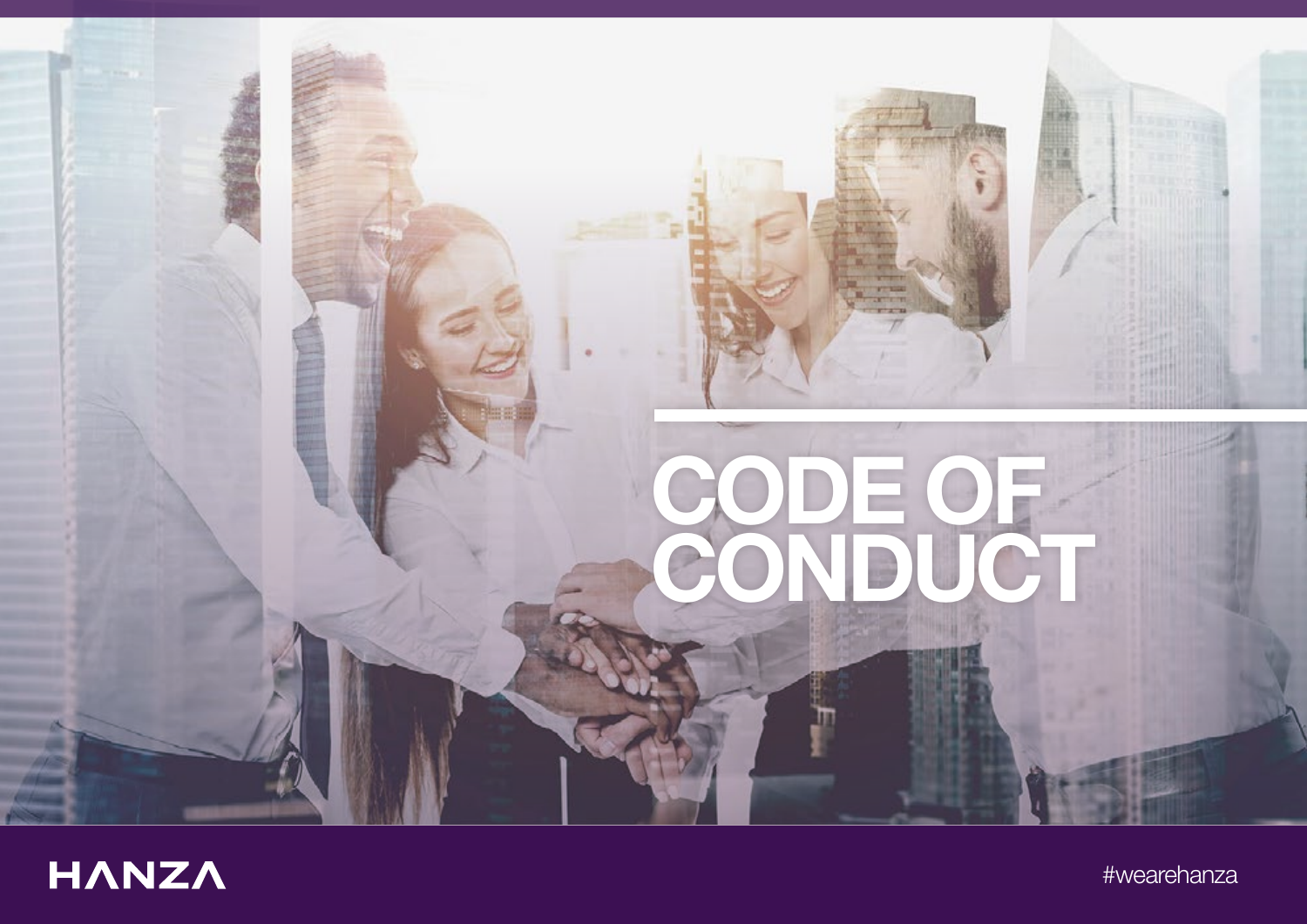# Table of contents

| 1.  |      | <b>INTRODUCTION</b>                                      |     |  |
|-----|------|----------------------------------------------------------|-----|--|
| 2.  |      |                                                          |     |  |
| 3.  |      |                                                          |     |  |
| 4.  |      |                                                          |     |  |
| 5.  |      |                                                          |     |  |
| 6.  |      | FREEDOM OF ASSOCIATION & RIGHT TO COLLECTIVE BARGAINING5 |     |  |
| 7.  |      |                                                          |     |  |
| 8.  |      |                                                          |     |  |
| 9.  |      |                                                          |     |  |
| 10. |      |                                                          |     |  |
| 11. |      |                                                          |     |  |
| 12. |      |                                                          |     |  |
|     | 12.1 | Management representative                                |     |  |
|     | 12.2 | <b>Worker Representative</b>                             |     |  |
|     | 12.3 | <b>Management Review</b>                                 |     |  |
|     | 12.4 | Planning and Implementation                              |     |  |
|     | 12.5 | Addressing Concerns and Taking Corrective Action         |     |  |
|     | 12.6 | Outside Communication and Stakeholder Engagement         |     |  |
|     | 12.7 | <b>Records</b>                                           |     |  |
| 13. |      |                                                          |     |  |
|     | 13.1 | General                                                  |     |  |
|     | 13.2 | <b>Anti-Bribery</b>                                      |     |  |
|     | 13.3 | Competition and anti-trust law                           |     |  |
|     | 13.4 | Product safety                                           |     |  |
|     |      |                                                          |     |  |
|     |      |                                                          | .10 |  |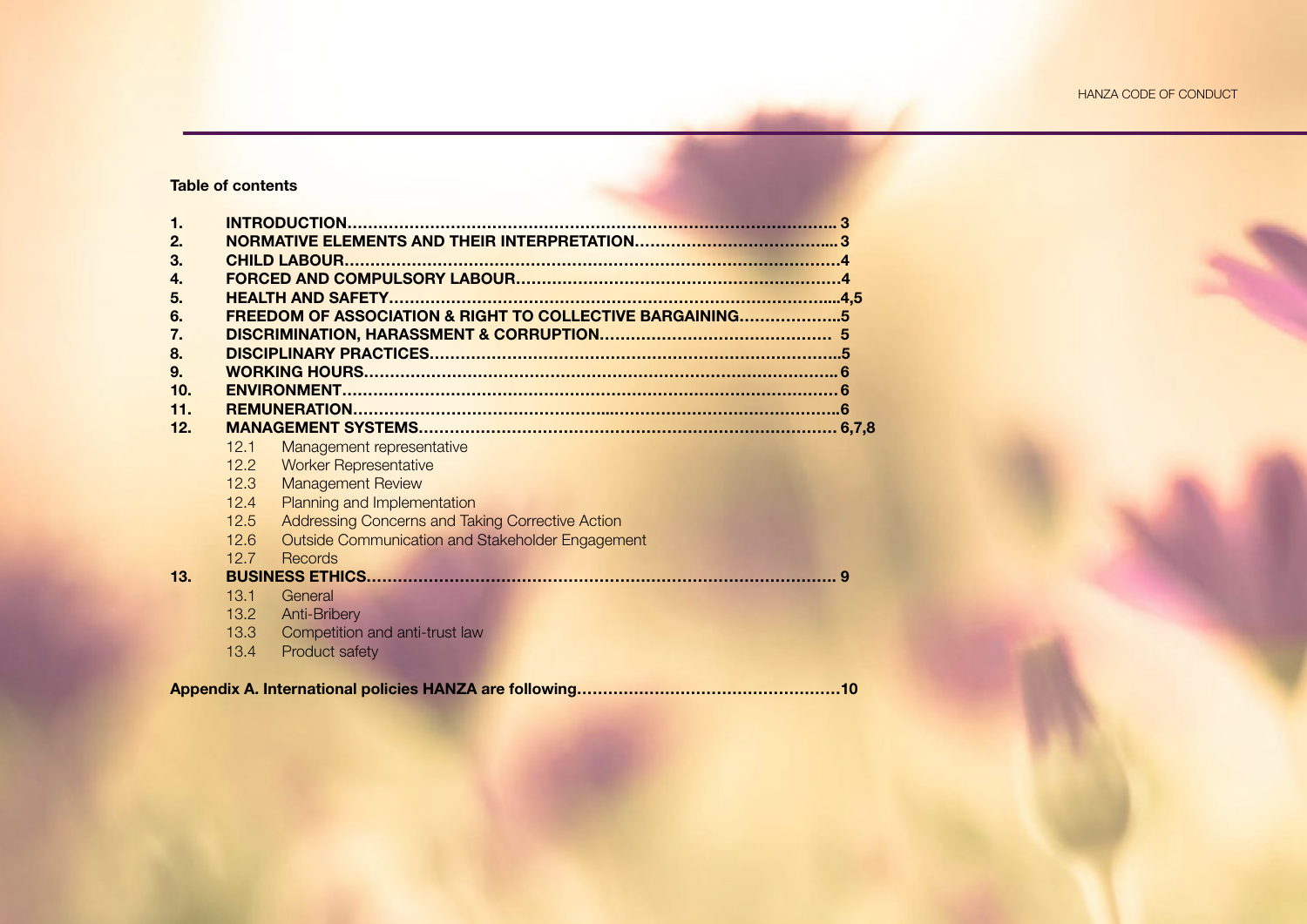## 1. INTRODUCTION

HANZA Holding AB (publ) ("HANZA") is a global contract manufacturing group headquartered in Stockholm, Sweden. HANZA has strong manufacturing units for mechanics (sheet metal & machining) and electronics (PCBA & Cable harnesses) in several countries. HANZA additionally offer customers support like system assembly, box build and test, as well as sourcing and logistics services according to Customer demands for an efficient business set-up. Read more on: www.hanza.com

HANZA recognises that its business has an impact on social and environmental issues, in particular people's working conditions, as well as the environment, both locally and globally.

HANZA also strongly believes that HANZA can increase business while being a good business partner to its suppliers and customers. This is a pre-condition for HANZA and its partner's future growth, a growth that will be achieved along with suppliers and customers that share the same vision and ambition as HANZA. This is the foundation and the reason why HANZA have adopted this code of conduct (the "Code of Conduct").

HANZA respects the laws and regulations in the countries in which HANZA operates and requires that its personnel and representatives, along with all other stakeholders, do the same. The Code of Conduct does not replace local legislation and if the Code of Conduct is in conflict with legislation, the legislation prevails. However, if the Code of Conduct stipulates higher standards than legislation the Code of Conduct shall be followed.

This Code of Conduct applies to HANZA, its affiliates (the "Affiliate"), and to all staff and directors including staff and directors of any Affiliate. The Code of Conduct also applies to third parties such as agency workers, consultants, sub-contractors and others working on behalf of HANZA. The Affiliates may not implement their own code of conduct, but they may establish appendices to the Global Code of Conduct with stricter interpretation in specific areas. The provisions set forth in this Code of Conduct shall be the minimum standard. The term "Affiliate" means any legal entity that directly or indirectly controls, is controlled by, or is under the same control as HANZA, regardless of country  $\bullet$ of registration

## 2. NORMATIVE ELEMENTS AND THEIR INTERPRETATION

HANZA comply with applicable national and international law, prevailing industry standards and other requirements to which HANZA subscribes.

HANZA respects and abides by the ten principles of the UN Global Compact:

- Principle 1: Businesses should support and respect the protection of internationally proclaimed human rights; and
- Principle 2: make sure that they are not complicit in human rights abuses.
- Principle 3: Businesses should uphold the freedom of association and the effective recognition of the right to collective bargaining;
- Principle 4: the elimination of all forms of forced and compulsory labour;
- Principle 5: the effective abolition of child labour; and
- Principle 6: the elimination of discrimination in respect of employment and occupation.
- Principle 7: Businesses should support a precautionary approach to environmental challenges;
- Principle 8: undertake initiatives to promote greater environmental responsibility; and
- Principle 9: encourage the development and diffusion of environmentally friendly technologies.
- Principle 10: Businesses should work against corruption in all its forms, including extortion and bribery.

HANZA also respects and abides by the principles of a number of international instruments like ILO-conventions, UN conventions, OECD guidelines and UN guidelines as specified in Appendix A to the Global Code of Conduct.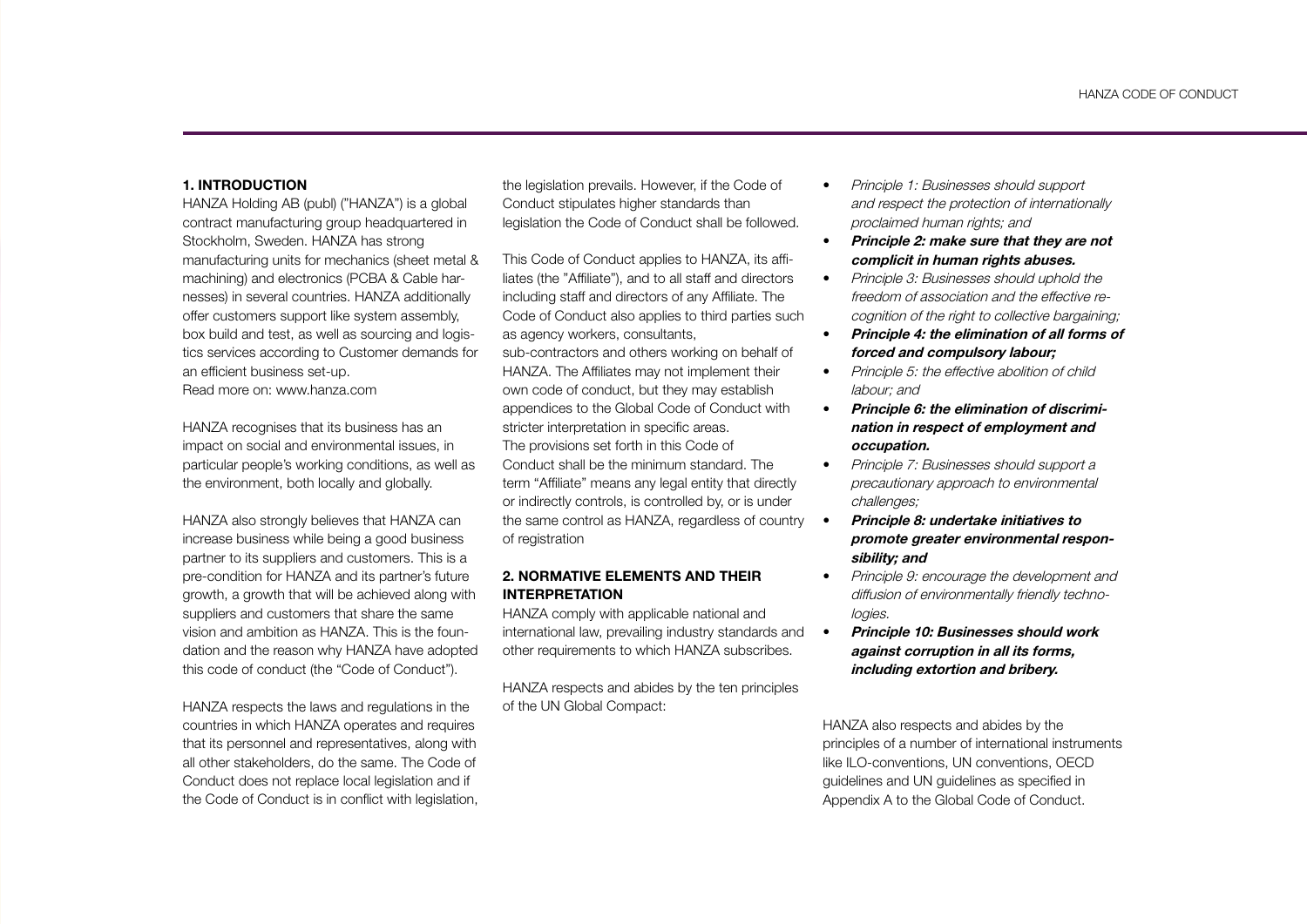## 3. CHILD LABOUR

HANZA does not engage in or support the use of child labour. HANZA establishes, documents, maintains, and effectively communicates to employees, and other interested parties, policies and written procedures for remediation of children found to be working in HANZA or at any of HANZA's partners and provide adequate support to enable such children to attend and remain in school.

HANZA may employ young workers, but where such young workers are subject to compulsory education laws, they may work only outside of school hours. Under no circumstances shall any young workers be engaged during time for school, and in no case shall young workers be required to work more than 8 hours a day and never at night.

HANZA will not expose children or young workers to any situations that are hazardous or unsafe to their physical and mental health and development. HANZA respects the definition of child for each country and under no circumstances can HANZA employ persons under the age of 15.

#### 4. FORCED AND COMPULSORY LABOUR

HANZA do not engage in, or support, the use of forced or compulsory labour as defined in ILO Convention 29. Neither HANZA nor any entity supplying labour to HANZA shall withhold any part of any employee's salary, benefits, property, or

documents in order to force such employees to continue working for HANZA.

All personnel have the right to leave the premises of the workplace after work and are free to terminate their employment provided that they give reasonable notice, in line with local legislation in each respective country, to their employer.

Neither HANZA nor any entity supplying labour to HANZA shall engage in, or support, trafficking in human beings.

## 5. HEALTH AND SAFETY

HANZA will provide a safe and healthy workplace environment and will take effective steps to prevent potential accidents and injury to employees' health arising out of, associated with, or occurring in the course of work, by minimising, so far as is reasonably practicable, the causes of hazards inherent in the workplace environment. We strive for zero accidents and increased reporting of incidents in order to capture potential risks at an early stage. Continuous follow-up is made through KPI-reporting on accidents and incidents and precautions and countermeasures are initiated to minimize accidents and increase incidents reporting.

Accidents are always reported directly to the CEO, together with an accident description and corrective action. Reporting takes place monthly as an KPI in the event of minor accidents and directly in the event of major accidents. Responsible for monthly KPI reporting is COO and responsible in the event of a major accident is the Global HR Manager.

HANZA appoints (senior) management representatives responsible for ensuring a safe and healthy workplace environment. HANZA will, on a regular basis, provide effective health and safety training together with documented instructions, including on-site instructions and, where needed, job-specific instructions. Responsibility and authority is delegated to relevant levels and includes relevant training in the area as well as means to act on risks and potential risks. Further, HANZA works with health and safety representatives and with safety rounds to detect, avoid, or respond to potential threats to the health and safety of its employees.

HANZA will provide appropriate, personal, protective equipment to personnel. In the event of a work-related injury, HANZA will provide first aid and assist the worker in obtaining follow-up medical treatment. HANZA assesses all risks to new and expectant mothers arising out of their work activity to ensure that all reasonable steps are taken to remove or reduce any risks to their health and safety.

HANZA provide access to clean toilet facilities, access to potable water and, where applicable, dressing rooms with showers and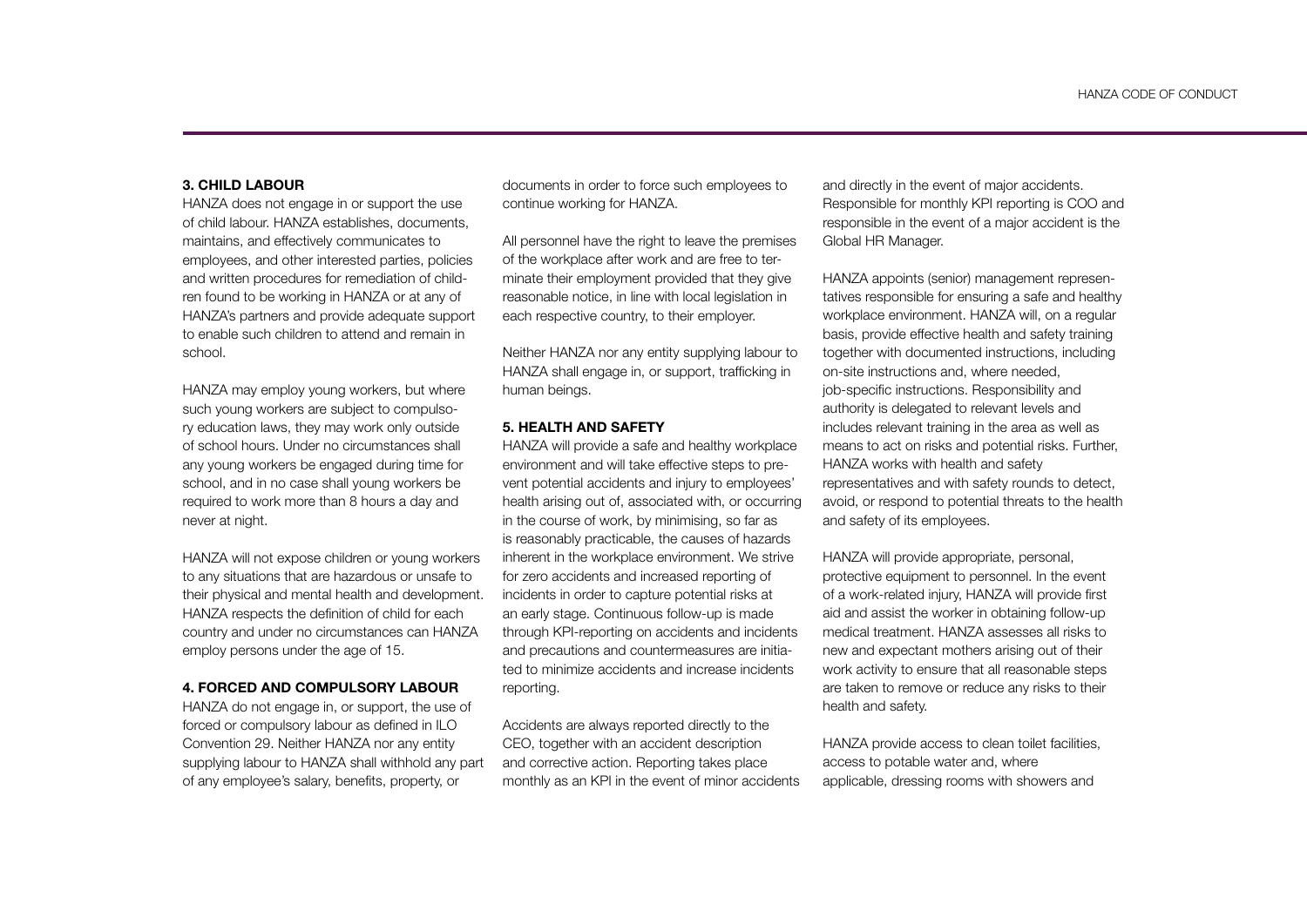sanitary facilities for food storage to all personnel. Further, HANZA will ensure that any dormitory facilities provided for personnel are clean, safe, meet the basic needs of the personnel.

For further information, please see the HANZA Work Environment Policy.

## 6. FREEDOM OF ASSOCIATION & RIGHT TO COLLECTIVE BARGAINING

All personnel have the right to form, join, and organise trade unions of their choice and to bargain collectively on their behalf with HANZA. HANZA respects this right, and will effectively inform personnel that they are free to join an organisation of their choosing and that their doing so will not result in any negative consequences to them, or retaliation, from HANZA. Furthermore, HANZA will not in any way interfere with the establishment, functioning, or administration of such workers' organisations or collective bargaining.

HANZA will ensure that representatives of workers and any personnel engaged in organising workers are not subjected to discrimination, harassment, intimidation or retaliation for being members of a union or participating in union activities.

HANZA views workers' organizations and trade unions positively and strives to work closely with them, as both sides have the same goal; To create a good workplace, where employees can maintain their jobs and new ones can be created through a competitively well-executed work.

## 7. DISCRIMINATION, HARASSMENT & **CORRUPTION**

HANZA has a clearly stated zero tolerance for all forms of bad behavior in the workplace, such as discrimination, harassment and corruption. HANZA will never subject personnel to pregnancy tests under any circumstances.

HANZA shall offer good working conditions and ensure equal treatment regardless of gender, age, descent, religion etc. This is part of onboarding in the company and is further described in our Diversity Policy.

HANZA will contribute to global environmental work by reducing consumption, emissions and through the company's business model.

This approach is described in more detail in the following paragraphs.

## 8. DISCIPLINARY PRACTICES

HANZA will treat all personnel with dignity and respect and will not engage in or tolerate the use of corporal punishment, mental or physical coercion or verbal abuse of personnel. No harsh or inhumane treatment is allowed.

HANZA Values, identified in the organization and approved by Group Management and the Board of Directors, describe the culture we stand behind with its values and the behaviours connected to this. Our Values consist of Focus - to ensure we can deliver what we have promised, Communication - the foundation for being able to implement our strategy and achieve our goals, being a Team player - we all work towards the same goal. Easier - we always look for ways to improve and simplify what we do and finally Ownership – through taking responsibility we can develop and grow.

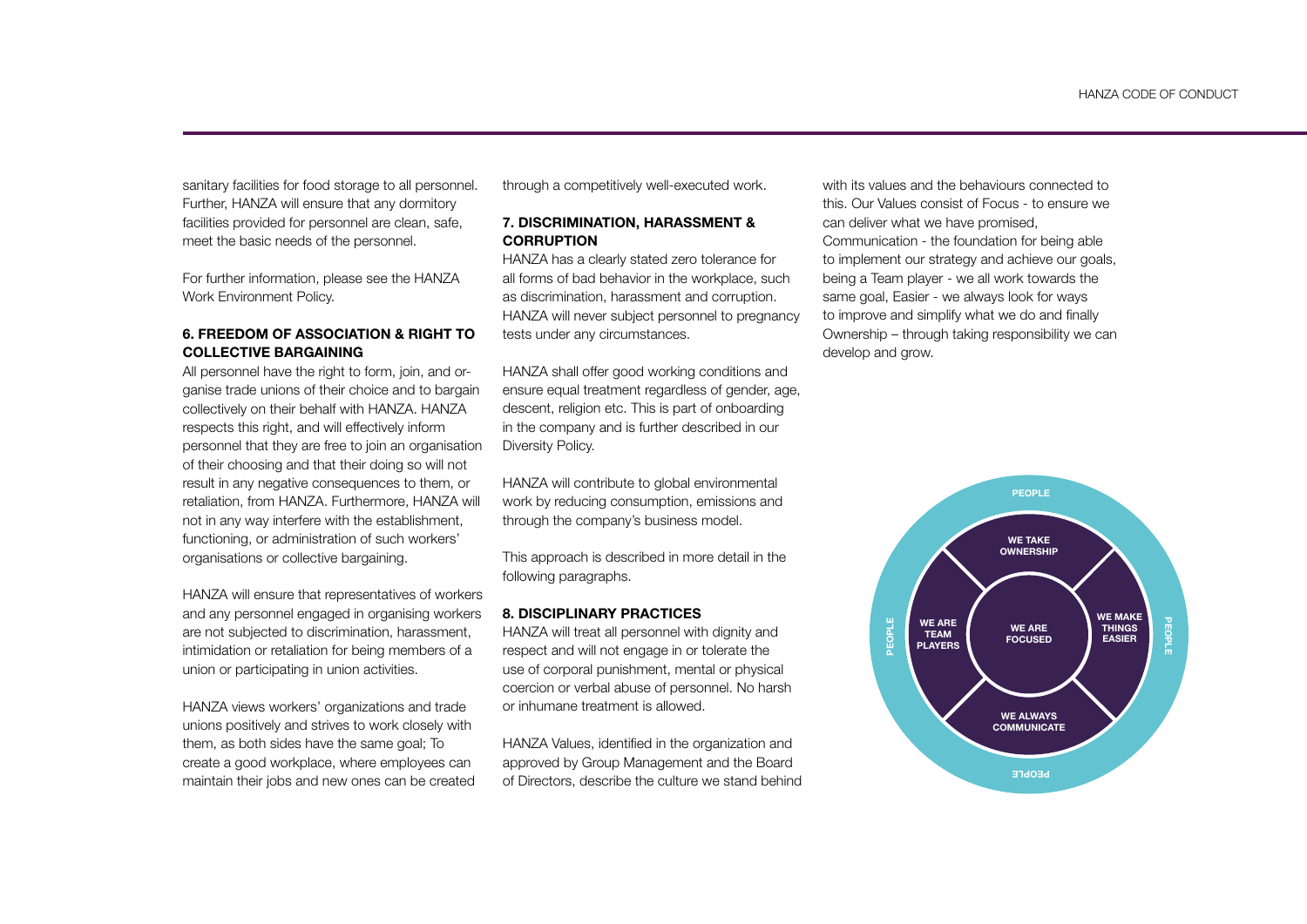#### 9. WORKING HOURS

HANZA comply with applicable laws and industry standards regarding working hours and public holidays. The normal workweek, not including overtime, shall be defined by law but shall not exceed 48 hours.

Personnel is provided with at least one day off following every six consecutive days of working. Exceptions to this rule apply only where both of the following conditions exist:

- a) National law allows work time exceeding this limit; and
- b) A freely negotiated collective bargaining agreement is in force that allows work time averaging, including adequate rest periods.

As a main rule, overtime work is voluntary and shall not exceed 12 hours per week, or be requested on a regular basis. However, in cases where overtime work is needed in order to meet short-term business demands and HANZA is party to a collective bargaining agreement freely negotiated with worker organisations representing a significant portion of its workforce, HANZA may require such overtime work in accordance with such agreements.

### 10. ENVIRONMENT

HANZA works proactively to manage its environmental impacts and have adopted a number of principles in respect to its environmental work. Further information is provided in the HANZA

Environment Policy. A sustainable way of working and less impact on the environment is part of HANZA's vision and the organizational set-up with geographical clusters to reduce transportation. HANZA also focus on environmental standards and offer services in this area.

#### 11. REMUNERATION

HANZA will respect the right of personnel to a living wage and ensure that wages paid for a normal workweek shall always meet at least legal or industry minimum standards and that it is sufficient to meet the basic needs of personnel and to provide some discretionary income.

HANZA will not make deductions from wages for disciplinary purposes. Exceptions to this rule apply only when both of the following conditions exist: a) Deductions from wages for disciplinary purposes are permitted by national law; and b) A freely negotiated collective bargaining agreement is in force.

HANZA will ensure that employee's wages and benefits composition are detailed clearly and regularly in writing for them for each pay period. HANZA will also ensure that wages and benefits are rendered in full compliance with all applicable laws and that remuneration payout terms are agreed in the employment contract with employer and employee and HANZA will comply to this.

All overtime shall be reimbursed at a premium rate as defined by national law. In countries where a premium rate for overtime is not regulated by law or a collective bargaining agreement, personnel shall be compensated for overtime at a premium rate equal to prevailing industry standards.

### 12. MANAGEMENT SYSTEMS

Being a Swedish Group we follow European legislation within the area. Top management shall define in writing, in employees own language, HANZA's policy for social accountability and labour conditions and display this policy. HANZA strive to inform the employees in a prominent, easily accessible place on HANZA's premises what policies they have and how they assess this. Management will follow-up on the outcome of their compliance to relevant policies and labour conditions.

a) To comply with national and other applicable laws and other requirements to which HANZA subscribes, and to respect the international instruments and their interpretation;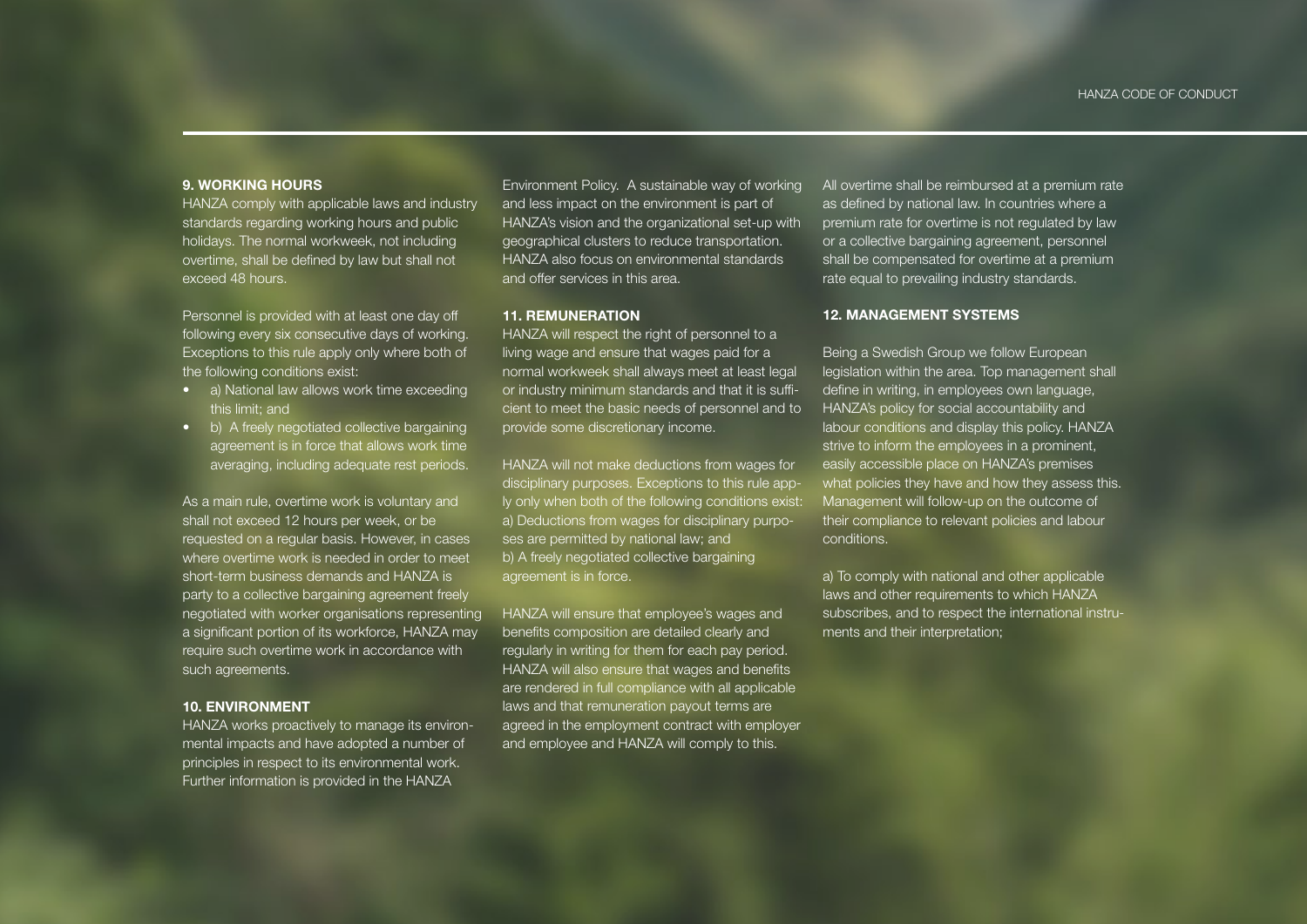b) To review its policies in the area regularly in order to continually improve, taking into consideration changes in legislation, in its own code of conduct requirements and any other HANZA requirements;

c) To see that its policies are effectively documented, implemented, maintained, communicated and made accessible in a comprehensible form to all personnel, including directors, executives, management, supervisors and staff, whether directly employed by, contracted with or otherwise representing HANZA;

d) To make its policies publicly available in an effective form and manner to interested parties, upon request. Internally they are accessible through our Intranet as well as the DMS.

#### 12.1 Management Representative

HANZA will appoint a senior management representative who, irrespective of other responsibilities, shall ensure that the requirements of HANZAs policy on social accountability and labour conditions are met. This responsibility is appointed to Global HR Manager on Group level and on local level it's delegated to the Cluster Presidents in co-operation with local functions.

## 12.2 Worker Representative

HANZA recognizes that workplace dialogue is a key component of social accountability and ensure that all workers have the right to representation to facilitate communication with senior management in matters relating to the policy on social accountability and labour conditions. In unionised facilities, recognized trade union shall undertake such representation. Elsewhere, workers may elect a worker representative from among themselves for this purpose. In no circumstances, shall the worker representative for social accountability and labour conditions be seen as a substitute for trade union representation.

### 12.3 Management Review

Top management shall periodically review the adequacy, suitability and continuing effectiveness of HANZA's policy, procedures, and performance results vis-à-vis the requirements of the policy on social accountability and labour conditions and other requirements to which HANZA subscribes. Where appropriate, system amendments and improvements shall be implemented. The worker representative shall participate in this review. This should be done in the management review on a yearly basis.

#### 12.4 Planning and Implementation

HANZA will ensure that the requirements of this policy are understood and implemented at all levels of the organisation. Methods shall include, but are not limited to:

a) Clear definition of all parties' roles, responsibilities and authority;

b) Training of new, reassigned and/or temporary personnel upon hiring;

c) Periodic instruction, training and awareness programs for existing personnel;

d) Continuous monitoring of activities and results to demonstrate the effectiveness of systems implemented to meet HANZA's policy and the requirements of this policy.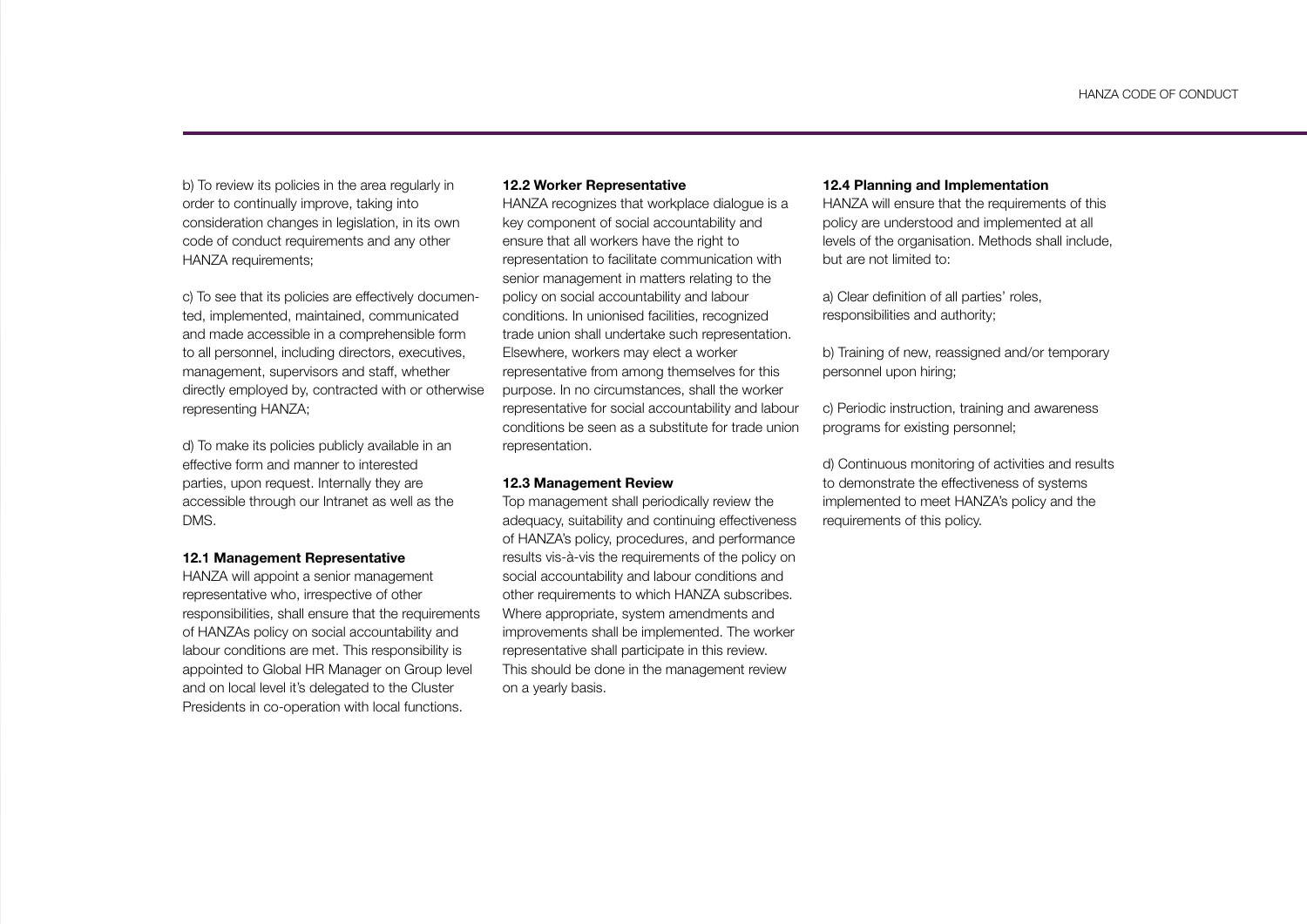## 12.5 Addressing Concerns and Taking Corrective Action

HANZA provides a confidential mean in their HANZA Hotline and the structure for governance and review for all personnel to report nonconformances with this standard to HANZA management and the worker representative. HANZA works actively to have an open and transparent culture. When there are nonconformities or breach of policies, procedures and rules this should be reported to the manager, the manager's manager, HR or anyone in Group Management (HLT). The "grandfather principle" has been established in order to always keep the ways to the next management level open. Should there be any concerns in using that direct line, you have the alternatives of HR and/or Group Management as well as our service HANZA Hotline on the web or the hotline@hanza.com mailbox.

HANZA will investigate, address and respond to the concerns of personnel and other interested parties with regard to conformance/nonconformance with HANZA's policies and/or the requirements of this standard. HANZA will refrain from disciplining, dismissing or otherwise discriminating against any personnel for providing information concerning observance of the standard. HANZA will identify the root cause, promptly implement corrective and preventive action and allocate adequate resources appropriate to the nature and severity of any identified

non-conformance with HANZA's policy and/or the standard. HANZA actively work with its culture to keep and maintain an open and transparent atmosphere where all employees feel confident to report non-conformances or suspected nonconformances according to the escalation steps (manager or manager's manager, HR or someone in Group management).

Reports can be done by sending an e-mail to hotline@hanza.com or anonymously by creating a ticket through our service "HANZA Hotline". Initial action can be taken by the receiver or, in case of support needed, can be escalated to the managers, manager or according to above. Global HR Manager should always be informed about the report and get feedback on what actions have been taken. Global HR Manager, will also decide, in cooperation with HANZA Leadership Team, on potential need for external support. Once a year Global HR Manager, will present no of reports globally, status of each report and actions taken to Group Management.

## 12.6 Outside Communication and Stakeholder Engagement

HANZA will establish and maintain procedures to regularly communicate data, for example through the sustainability report, and other information regarding compliance with the requirements of this document to all interested parties, including, but not limited to, the results of management reviews and monitoring activities.

HANZA will demonstrate its willingness to participate in dialogues with all interested stakeholders, including, but not limited to: workers, trade unions, suppliers, subcontractors, sub-suppliers, buyers, non-governmental organisations, local, and national government officials, aimed at attaining sustainable compliance with this standard.

In the case of announced and unannounced audits of HANZA for the purpose of certifying its compliance with the requirements of this standard, HANZA will ensure access to its premises and to reasonable information required by the auditor.

### 12.7 Records

HANZA will maintain appropriate records to demonstrate compliance to the requirements of this standard.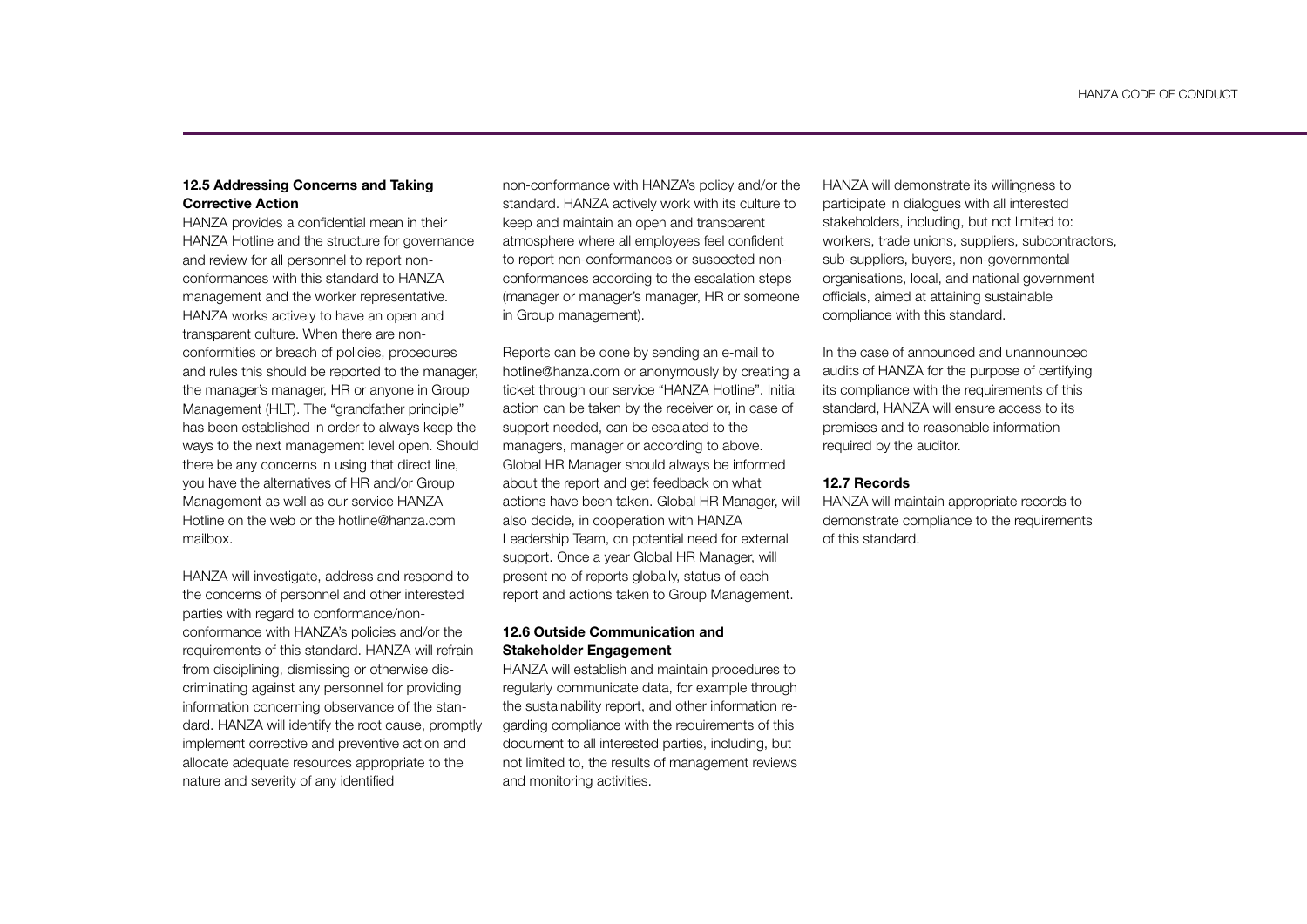### 13. BUSINESS ETHICS

#### 13.1 General

All personnel and representatives of HANZA are expected to show honesty and integrity dealing with other employees, customers, suppliers, business partners, organisations, authorities and any other potential stakeholders.

#### 13.2 Anti-Bribery

HANZA does not accept bribery. HANZA has zero tolerance towards bribery and request that our Personnel shall not offer, give or solicit gifts, favours, promise, payment, entertainment or other benefits of value to any individual with the intent to improperly influence a decision. Equally, no personnel shall accept a benefit if there is an intent to influence the decision-making and/or decision-maker. In alignment with this statement HANZA also keep a record of gifts that have been given to employees/HANZA companies and that have been accepted by HANZA Leadership Team after inquiry from the employee/HANZA Company. For further information, please see the HANZA Anti-Corruption Policy.

#### 13.3. Competition and anti-trust law

HANZA does not engage in anti-competitive agreements, practices or combinations. HANZA support and strive to achieve fair competition. Personnel shall comply with all relevant competition legislation and regulations. Therefore, personnel shall abstain from entering into anti-competitive agreements or exchanging illegal pricing and/or marketing information with competitors.

#### 13.4 Product safety

HANZA aims to ensure that products manufactured by HANZA shall exceed the customers' expectations. Hence, the products manufactured by HANZA shall at least meet the customers' expectations. In order to do so all products shall fulfil the requirements regarding product safety in accordance with, from time to time, applicable legislation and regulations. Compliance with product safety legislation and regulations shall be tested regularly.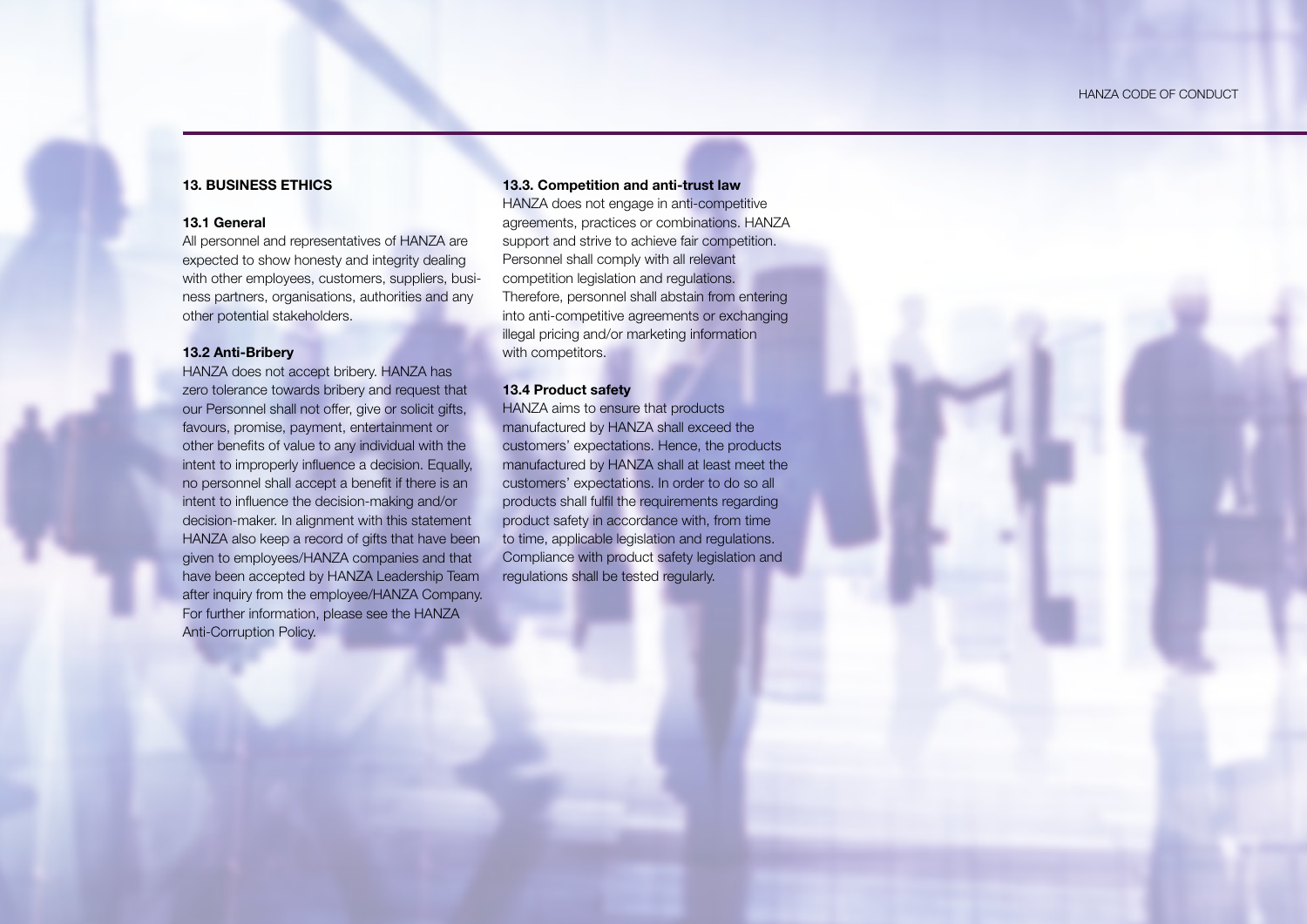## Appendix A

HANZA respects and abides by the principles of the following international instruments as listed in this Appendix A to the Global Code of Conduct:

- ILO Convention 1 (Hours of Work Industry) and Recommendation 116 (Reduction of Hours of Work)
- ILO Conventions 29 (Forced Labour) and 105 (Abolition of Forced Labour)
- ILO Convention 87 (Freedom of Association) ILO Convention 98 (Right to Organise and Collective Bargaining)
- ILO Conventions 100 (Equal Remuneration) and 111 (Discrimination – Employment and Occupation)
- ILO Convention 102 (Social Security Minimum Standards)
- ILO Convention 131 (Minimum Wage Fixing), ILO Convention 135 (Workers' Representatives), ILO Convention 138 and Recommendation 146 (Minimum Age)
- ILO Convention 155 and Recommendation 164 (Occupational Safety and Health)
- ILO Convention 159 (Vocational Rehabilitation and Employment - Disabled Persons)
- ILO Convention 169 (Indigenous and Tribal Peoples)
- ILO Convention 177 (Home Work)
- ILO Convention 182 (Worst Forms of Child Labour)
- ILO Convention 183 (Maternity Protection)
- ILO Code of Practice on HIV/AIDS and the World of Work Universal Declaration of Human Rights
- The International Covenant on Economic. Social and Cultural Rights
- The International Covenant on Civil and Political Rights
- The United Nations Convention on the Rights of the Child
- The United Nations Convention on the Elimination of All Forms of Discrimination Against Women
- The United Nations Convention on the Elimination of All Forms of Racial Discrimination
- OECD Guidelines for Multinational Enterprises
- UN Guiding Principles on Business and Human Rights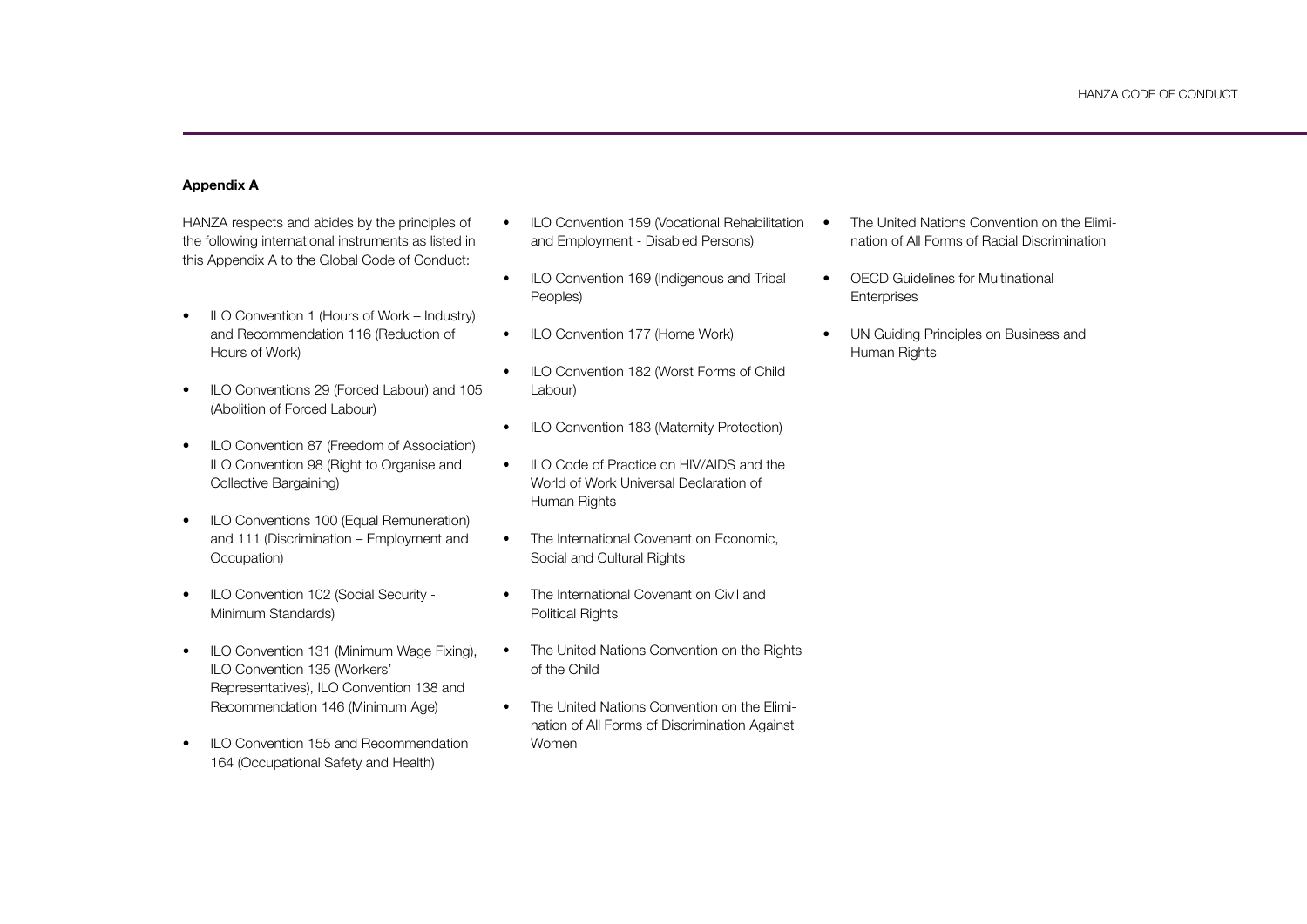